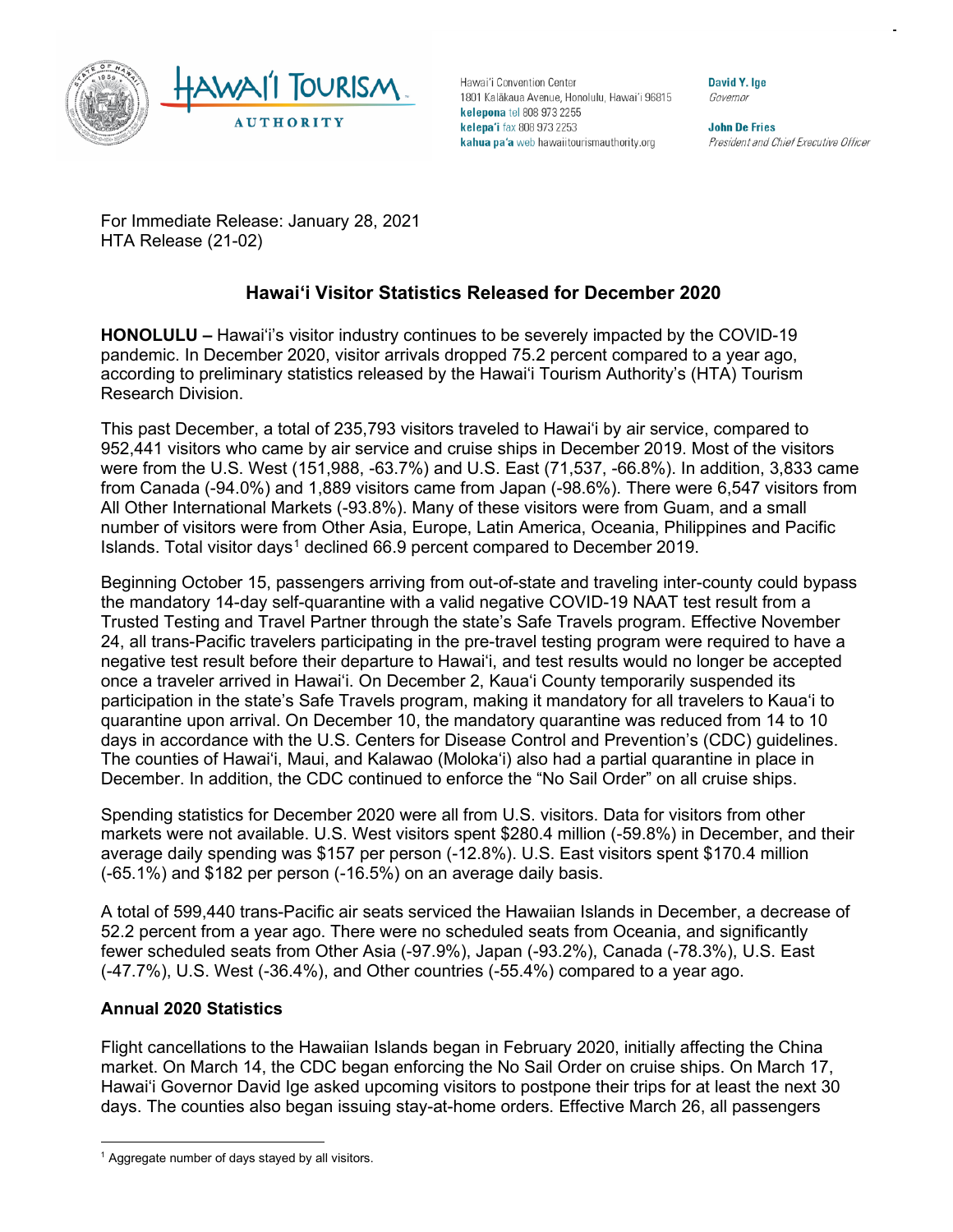arriving from out-of-state were required to abide by a mandatory 14-day self-quarantine. Exemptions included travel for essential reasons like work or health care. By the end of March the majority of flights to Hawai'i were cancelled, and the visitor industry was severely impacted. On April 1, the mandatory self-quarantine was extended to inter-island travel and the state's four counties enforced strict stay-at-home orders and curfews that month. Nearly all trans-Pacific flights to Hawai'i were cancelled in April.

For all of 2020, total visitor arrivals declined 73.8 percent from the previous year to 2,716,195 visitors. There were significantly fewer arrivals by air service (-73.8% to 2,686,403). Arrivals by cruise ships (-79.2% to 29,792) also decreased considerably, as cruise ships were operating only for the first few months of the year. Total visitor days fell 68.2 percent.

In 2020, visitor arrivals by air service decreased sharply from U.S. West (-71.6% to 1,306,388), U.S. East (-70.3% to 676,061), Japan (-81.1% to 297,243), Canada (-70.2% to 161,201) and All Other International Markets (-80.4% to 245,510).

# **Other Highlights:**

• **U.S. West:** In December 2020, 118,332 visitors arrived from the Pacific region compared to 336,689 visitors a year ago, and 33,563 visitors came from the Mountain region compared to 77,819 a year ago. For all of 2020, visitor arrivals decreased considerably from both the Pacific (-72.6% to 999,075) and Mountain (-67.3% to 286,731) regions versus 2019.

California residents returning from out-of-state in December were recommended to quarantine for 14 days. San Francisco also ordered a mandatory, 10-day quarantine for travelers arriving from outside the nine-county Bay Area region. For Oregon, residents returning from other states or countries for non-essential travel were asked to self-quarantine for 14 days after arrival. The quarantine period could be shortened if they did not have any symptoms after 10 days, or after seven days if they had a negative test within 48 hours before ending quarantine. In Washington, a 14-day quarantine was recommended for returning residents, and residents were asked to stay close to home.

• **U.S. East:** Of the 71,537 U.S. East visitors in December, the majority were from the South Atlantic (-65.9% to 16,194), West South Central (-56.9% to 15,285) and East North Central (-68.5% to 14,698) regions. For all of 2020, visitor arrivals declined significantly from all regions. The three largest regions, East North Central (-67.9% to 138,999), South Atlantic (-73.3% to 133,564) and West South Central (72.2% to 114,145) saw sharp decreases compared to 2019.

In New York, returning residents in December were allowed to "test out" of the mandatory 10-day quarantine. Returning residents were required to obtain a COVID-19 test within three days of departure and also quarantine for three days. On the fourth day of their quarantine, the traveler had to obtain another COVID-19 test. If both tests came back negative, the traveler could exit quarantine early upon receipt of the second negative diagnostic test.

• **Japan:** In December, 1,889 visitors arrived from Japan compared to 136,635 visitors a year ago. Of the 1,889 visitors, 1,799 arrived on international flights from Japan and 90 came on domestic flights. For all of 2020, arrivals dropped 81.1 percent to 297,243 visitors. Japanese nationals returning from abroad were required to quarantine for 14 days. The growing global spread of COVID-19 led to increased travel restrictions effective December 28 through January 2021. During this time, Japan residents with VISA-arranged short-term, outbound business trips were no longer exempt from the 14-day quarantine.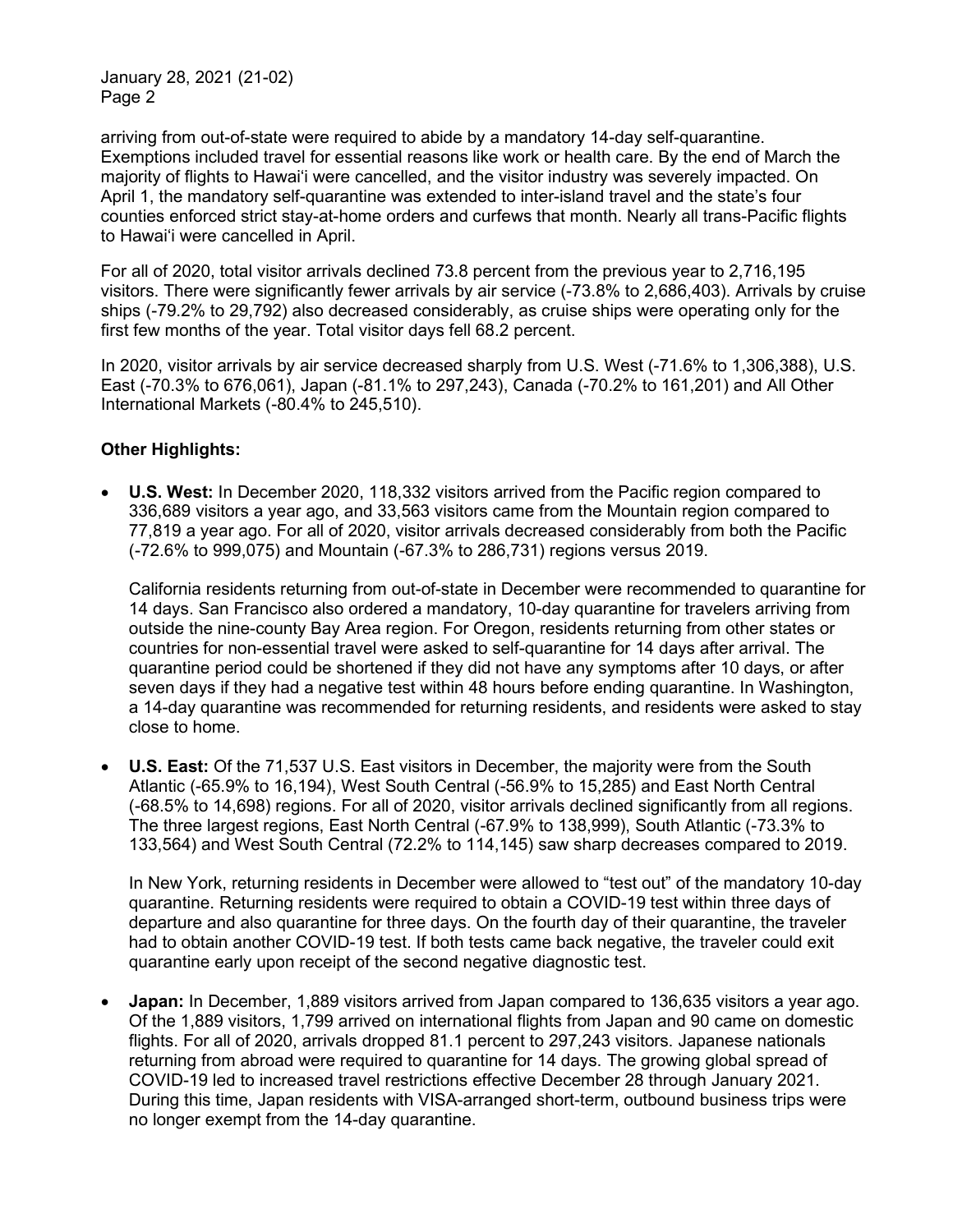• **Canada:** In December, 3,833 visitors arrived from Canada compared to 64,182 visitors a year ago. Direct flights from Canada resumed in December and brought 2,964 visitors. The remaining 869 visitors arrived on domestic flights. For all of 2020, arrivals were down 70.2 percent to 161,201 visitors. Travelers returning to Canada were required to self-isolate for 14 days.

## **Highlights from All Other International Markets:**

- **Australia:** There were 57 visitors who traveled to Hawai'i in December compared to 23,206 visitors a year ago. There were no direct flights from Australia, therefore all 57 visitors came on domestic flights. For all of 2020, arrivals decreased 82.5 percent to 50,286 visitors. The Australian government continued to impose a ban on all overseas travel for Australians, unless an exemption was granted. Residents returning to Australia were required to undergo a mandatory 14-day quarantine.
- **New Zealand:** There were 63 visitors in December versus 5,577 visitors a year ago. There were no direct flights from New Zealand. These 63 visitors arrived on domestic flights. For all of 2020, arrivals dropped 85.5 percent to 10,940 visitors. The New Zealand government advised New Zealanders to refrain from travel overseas due to COVID-19 health risks and travel restrictions. Residents returning to New Zealand were required to complete at least 14 days of quarantine and test negative for COVID-19 before entering the community.
- **China:** There were 388 visitors in December compared to 6,980 visitors a year ago. There were no direct flights from China. These 388 visitors arrived on domestic flights. For all of 2020, arrivals declined 88.3 percent to 10,736 visitors. Returning Chinese nationals were required to have a negative COVID-19 result performed by an approved provider, issued no more than 72 hours before departure, and were mandated to undergo a 14-day quarantine.
- **Korea:** There were 219 visitors in December versus 22,833 visitors a year ago. Of the 219 visitors, 125 arrived on domestic flights and 94 arrived on an international flight from a major carrier which flies both domestic and international routes. For all of 2020, arrivals fell 81.6 percent to 42,179 visitors. All incoming travelers including returning Korean nationals were subject to a mandatory 14-day quarantine. The Korean Ministry of Foreign Affairs extended the special advisory recommending against overseas travel until February 15, 2021.
- **Taiwan:** There were 25 visitors in December compared to 1,434 visitors a year ago. There were no direct flights from Taiwan. These 25 visitors came on domestic flights. For all of 2020, arrivals decreased 85.4 percent to 3,537 visitors. Returning Taiwanese residents were required to quarantine for 14 days.
- **Europe:** There were 411 visitors from Europe (United Kingdom, France, Germany, Italy and Switzerland) in December versus 10,252 visitors a year ago. These 411 visitors arrived on domestic flights. For all of 2020, arrivals were down 84.3 percent to 21,609 visitors. Germany was in lockdown in December as all non-essential services including schools were closed. Returning German nationals had to undergo a 10-day quarantine, which could be reduced to five days with a negative COVID-19 test result. Everyone was required to be tested 48 hours prior to entry or immediately thereafter. In the United Kingdom, growing concerns about a new variant of COVID-19 resulted in tougher restrictions including the closure of all non-essential businesses, and the urgent advice to stay at home and not travel unless it was absolutely essential. Returning residents to the U.K. were required to quarantine for 14 days.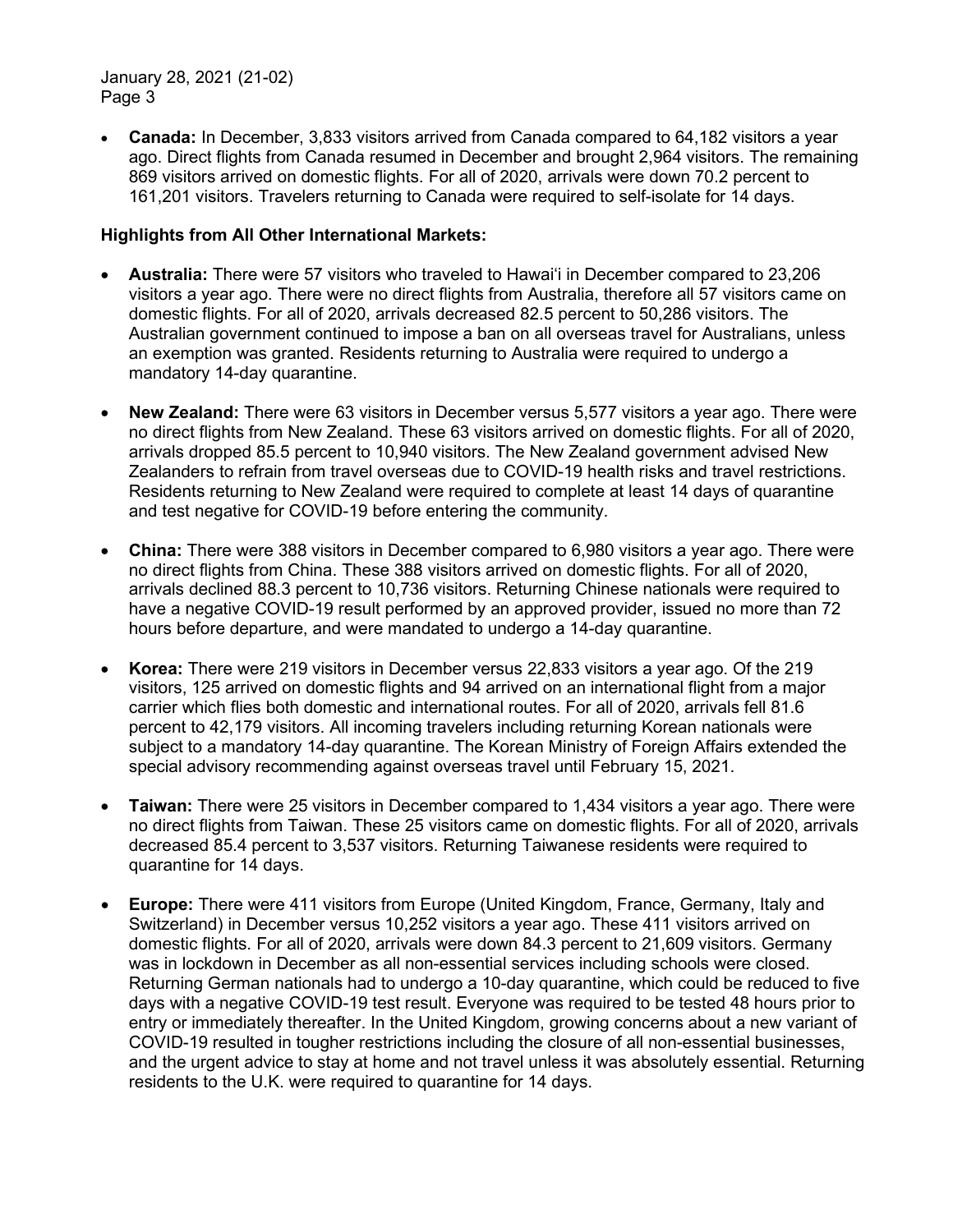• **Latin America:** There were 488 visitors from Latin America (Mexico, Brazil and Argentina) in December compared to 2,588 visitors a year ago. These 488 visitors came on domestic flights. For all of 2020, arrivals dropped 75.5 percent to 6,198 visitors. In Argentina, all incoming travelers including returning residents were required to submit a valid [negative PCR test](https://www.boletinoficial.gob.ar/detalleAviso/primera/237995/20201202) completed up to 72 hours before travel or were subject to the quarantine. In Mexico, the U.S. and Mexican border restrictions were extended until February 24, 2021. The restrictions applied to non-essential crossings but not commerce. There were no quarantine restrictions for returning Mexican nationals.

# **Island Highlights:**

- **O'ahu:** In December, visitor spending[2](#page-3-0) on O'ahu was \$156.5 million (-79.9%). Total visitor days decreased 68.6 percent from a year ago. There were 112,856 visitors on O'ahu compared to 558,346 visitors in December 2019. For all of 2020, visitor arrivals dropped 75.4 percent to 1,515,013 visitors.
- **Maui:** In December, visitor spending<sup>2</sup> on Maui was \$185.9 million (-63.8%). Total visitor days declined 58.0 percent from December 2019. There were 90,605 visitors on Maui in December versus 275,419 visitors a year ago. For all of 2020, arrivals decreased 74.1 percent to 791,660 visitors.
- **Kaua'i:** In December, visitor spending<sup>2</sup> on Kaua'i was \$10.4 million (-94.1%). Total visitor days were down 92.3 percent compared to December 2019. There were 3,759 visitors on Kaua'i in December compared to 124,356 visitors a year ago. For all of 2020, visitor arrivals dropped 75.8 percent to 330,954 visitors.
- **Hawai'i Island:** In December, visitor spending2 on Hawai'i Island was \$98.0 million (-62.7%). Total visitor days decreased 58.4 percent from December 2019. There were 48,134 visitors on Hawai'i Island in December compared to 177,912 visitors a year ago. For all of 2020, arrivals fell 72.1 percent to 492,325 visitors.

## **Air Seats to Hawai'i:**

In December, total trans-Pacific air capacity declined 52.2 percent to 599,440 seats, with 595,932 scheduled air seats (-52.0%) and 3,508 charter seats (-71.6%). Service to Hilo was suspended at the end of March 2020, and there were fewer air seats serving Honolulu (-56.7% to 329,931), Kahului (-36.5% to 176,709), Kona (-32.3% to 78,053) and Līhu'e (-84.0% to 14,747) compared to a year ago.

• Scheduled air capacity from U.S. West decreased 36.4 percent in December to 496,449 seats. Service from Anchorage (-41.3% to 7,413 seats), Denver (-38.7% to 23,166), Las Vegas (-57.2% to 10,564), Long Beach (-48.4% to 3,024), Los Angeles (-46.1% to 127,049), Oakland (-29% to 39,307), Phoenix (-15.3% to 28,609), Portland (-56.6% to 16,881), Sacramento (-18.1% to 19,936), Salt Lake City (-20.9% to 9,040), San Diego (-13.2% to 27,466), San Francisco (-47.6% to 69,487), and Seattle (-26.7% to 70,647) was significantly reduced compared to a year ago.

<span id="page-3-0"></span> $2$  For December 2020, spending statistics on Oahu, Maui, Kauai and Hawai'i Island were only for U.S. visitors. Data for visitors from other markets were not available.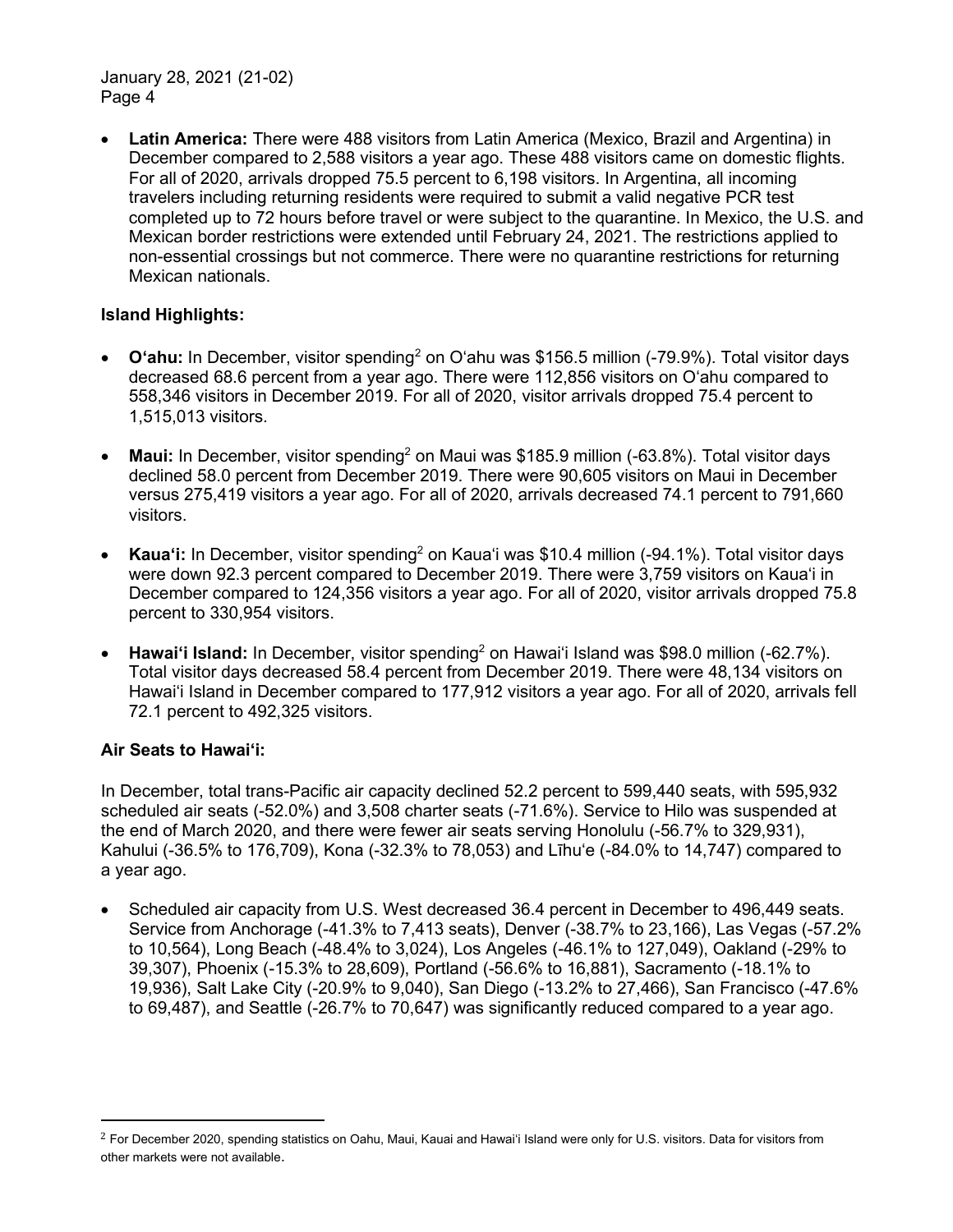- Scheduled air capacity from U.S. East declined 47.7 percent in December to 61.311 seats. Flights from Detroit and Washington, D.C. were suspended. Service from Atlanta (-61.4% to 3,164 seats), Boston (-82.6% to 1,112), Chicago (-36.8% to 17,237), Dallas (-23.8% to 28,218), Houston (-60.2% to 4,494), Minneapolis (-22.9% to 2,486), New York (JFK) (-86.9% to 1,390), and Newark (-56.9% to 3,210) was substantially decreased compared to December 2019.
- Scheduled air capacity from Japan dropped 93.2 percent in December to 11,786 seats. Nearly all flights were postponed except for limited service from Osaka (-96% to 1,390 seats), Tokyo-Haneda (-83.4% to 4,126) and Tokyo-Narita (-93.2% to 6,270).
- Scheduled seats from Canada were down 78.3 percent in December to 13,032 seats. Flights from Toronto were suspended. There was limited service from Vancouver (-86.5% to 6,808 seats) and reduced service from Calgary (-9.9% to 6,224).
- There were no scheduled air seats from Oceania in December, compared to 40,255 seats a year ago.
- From the Other Asia markets, there was only limited service from Seoul, Korea (-97.2% to 834 seats) in December, compared to 40,330 in combined seats from Seoul (29,692), Shanghai (7,884) and Taipei (2,754) a year ago.
- Scheduled seats from Other markets (Apia, Christmas Island, Guam, Majuro, Manila, Pago Pago and Papeete) decreased 55.4 percent to 12,520 seats in December. Direct flights to Hawai'i from most routes were cancelled except for Guam-Honolulu with 11,284 seats, which was unchanged from December 2019. Service from Manila-Honolulu was limited compared to a year ago (-81.8% to 1,236).
- For all of 2020, total air capacity statewide decreased 61.8 percent to 4,719,227 seats, as a result of cutbacks in air service to Honolulu (-60.3% to 3,040,191 seats), Kahului (-64.6% to 925,457 seats), Kona (-61.9% to 436,369 seats), Līhu'e (-66.0% to 308,246 seats) and Hilo (-79.4% to 8,964 seats).

# **Cruise Ship Visitors:**

- In December 2020, sails on the Hawai'i home-ported cruise ship were suspended and out-ofstate cruise ships were not permitted into the islands due to the CDC's "No Sail Order." During December 2019, 9,588 visitors came by air to board the Hawai'i home-ported cruise ship and 11,313 visitors came to the islands on six out-of-state cruise ships.
- For all of 2020, 20 out-of-state cruise ships brought 29,792 to Hawai'i compared to 68 cruise ships that carried 143,508 visitors in 2019. Total cruise visitors (arrivals by cruise ships and by air to board cruise ships) dropped 80.7 percent to 52,705 visitors.

###

## **Technical Notes:**

Tables of preliminary 2020 visitor characteristic and expenditure statistics including data presented in the news release; detailed monthly visitor characteristics data tables by visitor market and by island; fact sheets with visitor statistics and economic data for the State of Hawai'i and selected visitor markets; have been posted on the Hawai'i Tourism Authority website: <https://www.hawaiitourismauthority.org/research/monthly-visitor-statistics/>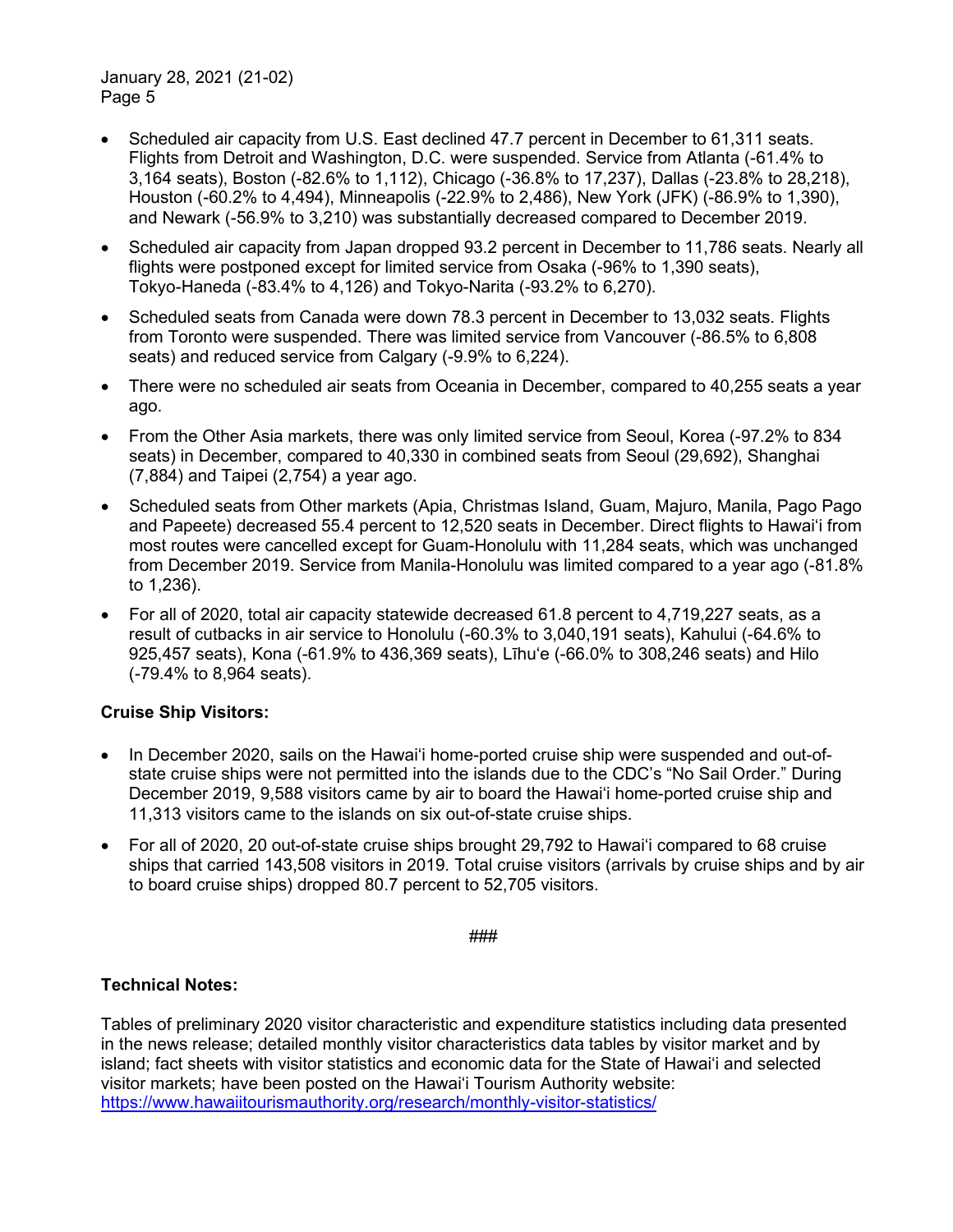#### **About the Hawai'i Tourism Authority**

The [Hawai'i Tourism Authority](http://www.hawaiitourismauthority.org/) is the State of Hawai'i agency responsible for strategically managing its support of the tourism industry. Established in 1998 to support Hawai'i's leading industry and largest employer, HTA continually strives to help ensure tourism's sustainability and the benefits it brings to residents and communities statewide.

For more information about HTA, please visit [www.hawaiitourismauthority.org.](http://www.hawaiitourismauthority.org/) Follow updates from HTA (@HawaiiHTA) on [Facebook,](http://www.facebook.com/HawaiiHTA) [Instagram,](https://www.instagram.com/hawaiihta/) [Twitter](http://twitter.com/HawaiiHTA) and its new [YouTube Channel.](https://www.youtube.com/channel/UC2wGcMQoCmGhTy-L7rBN0_w?view_as=subscriber)

For more information, contact:

Marisa Yamane Director of Communications & PR Hawai'i Tourism Authority [Marisa.Yamane@gohta.net](mailto:Marisa.Yamane@gohta.net)

Jennifer Chun Director of Tourism Research Hawai'i Tourism Authority [Jennifer@gohta.net](mailto:Jennifer@gohta.net)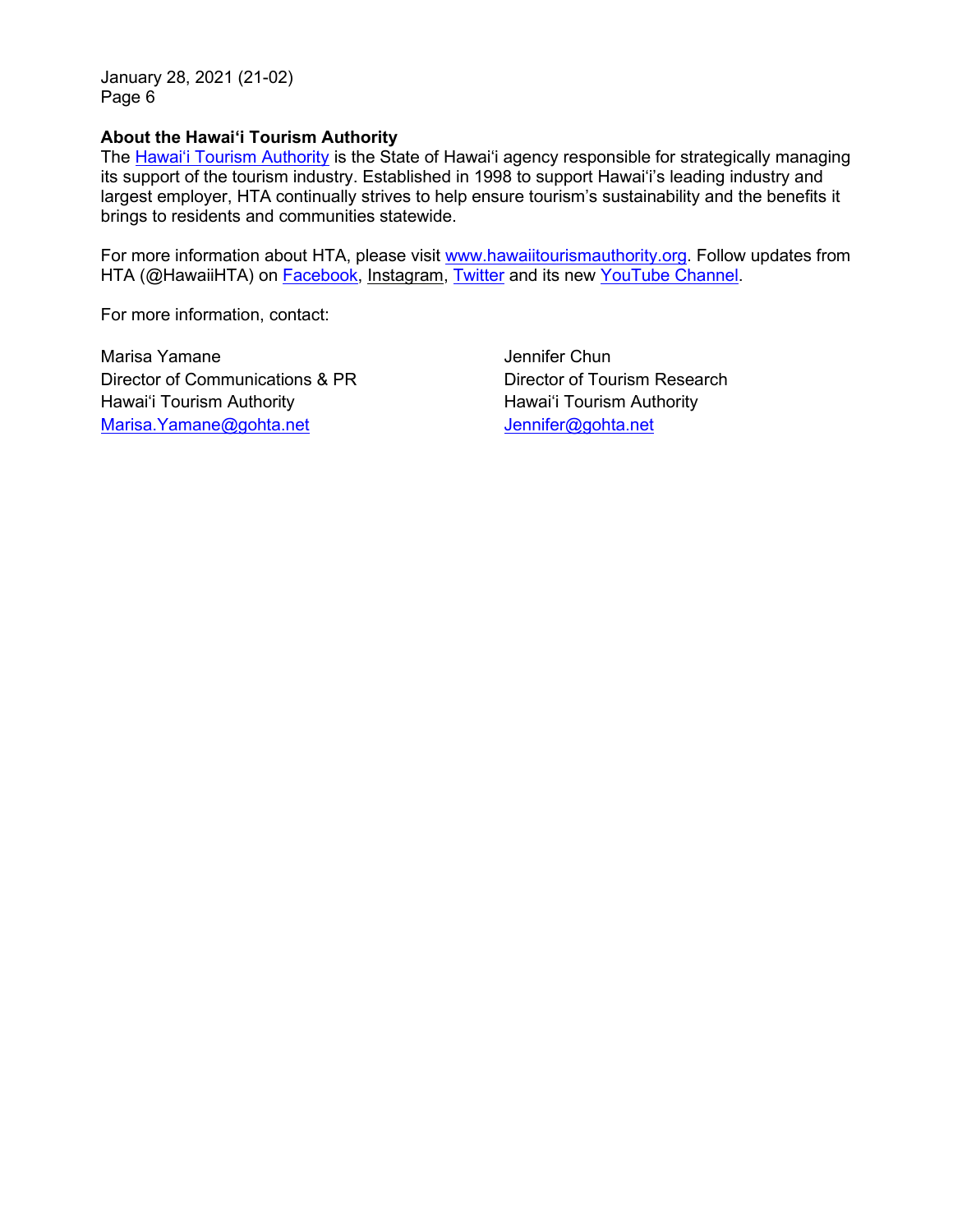#### **DECEMBER 2020 ARRIVALS AT A GLANCE**

| TOTAL EXPENDITURES (\$mil.)          | 2020P      | 2019               | % change   | 2020P                    | 2019               | % change                 |
|--------------------------------------|------------|--------------------|------------|--------------------------|--------------------|--------------------------|
| TOTAL EXPENDITURES (Smil.) 1/        | N/A        | 1.752.2            | <b>N/A</b> | <b>N/A</b>               | 17,716.1           | N/A                      |
| Total by air                         | 450.8      | 1,747.8            | $-74.2$    | <b>N/A</b>               | 17,657.7           | N/A                      |
| U.S. Total                           | 450.8      | 1,185.9            | $-62.0$    | <b>N/A</b>               | 11,636.2           | <b>N/A</b>               |
| U.S. West                            | 280.4      | 697.6              | $-59.8$    | <b>N/A</b>               | 6,952.0            | <b>N/A</b>               |
| U.S. East                            | 170.4      | 488.3              | $-65.1$    | <b>N/A</b>               | 4,684.2            | <b>N/A</b>               |
| Japan                                | <b>N/A</b> | 210.9              | N/A        | <b>N/A</b>               | 2,248.3            | <b>N/A</b>               |
| Canada                               | <b>N/A</b> | 129.6              | N/A        | <b>N/A</b>               | 1,081.5            | <b>N/A</b>               |
| All Others                           | <b>N/A</b> | 221.4              | N/A        | <b>N/A</b>               | 2,691.7            | <b>N/A</b>               |
| Visitor arrivals by cruise ships     | 0.0        | 4.4                | N/A        | 12.5                     | 58.4               | $-78.6$                  |
| <b>TOTAL VISITOR DAYS</b>            | 2,922,679  | 8,832,636          | $-66.9$    | 28,701,954               | 90,360,946         | $-68.2$                  |
| Total by air                         | 2,922,679  | 8,779,507          | $-66.7$    | 28,560,253               | 89,692,422         | $-68.2$                  |
| U.S. Total                           | 2,723,509  | 6,116,014          | $-55.5$    | 21,935,014               | 61,786,807         | $-64.5$                  |
| U.S. West                            | 1,784,902  | 3,870,840          | $-53.9$    | 13,873,947               | 39,752,689         | $-65.1$                  |
| U.S. East                            | 938,607    | 2,245,174          | $-58.2$    | 8,061,068                | 22,034,119         | $-63.4$                  |
| Japan                                | 20,837     | 811,203            | $-97.4$    | 1,785,502                | 9,306,767          | $-80.8$                  |
| Canada                               | 84,873     | 814,896            | $-89.6$    | 2,224,548                | 6,554,493          | $-66.1$                  |
| All Others                           | 93,460     | 1,037,394          | $-91.0$    | 2,615,188                | 12,044,354         | $-78.3$                  |
| Visitor arrivals by cruise ships     | 0          | 53,129             | N/A        | 141,701                  | 668,524            | $-78.8$                  |
| <b>VISITOR ARRIVALS</b>              | 235,793    | 952,441            | $-75.2$    | 2,716,195                | 10,386,673         | $-73.8$                  |
| Total by air                         | 235,793    | 941,128            | $-74.9$    | 2,686,403                | 10,243,165         | $-73.8$                  |
| U.S. Total                           | 223,524    | 633,878            | $-64.7$    | 1,982,449                | 6,871,839          | $-71.2$                  |
| U.S. West                            | 151,988    | 418,520            | $-63.7$    | 1,306,388                | 4,595,319          | $-71.6$                  |
| U.S. East                            | 71,537     | 215,358            | $-66.8$    | 676,061                  | 2,276,520          | $-70.3$                  |
| Japan                                | 1,889      | 136,635            | $-98.6$    | 297,243                  | 1,576,205          | $-81.1$                  |
| Canada                               | 3,833      | 64,182             | $-94.0$    | 161,201                  | 540,103            | $-70.2$                  |
| All Others                           | 6,547      | 106,434            | $-93.8$    | 245,510                  | 1,255,017          | $-80.4$                  |
| Visitor arrivals by cruise ships     | 0          | 11,313             | <b>N/A</b> | 29,792                   | 143,508            | $-79.2$                  |
| AVERAGE DAILY CENSUS                 | 94,280     | 284,924            | $-66.9$    | 78,421                   | 247,564            | $-68.3$                  |
| Total by air                         | 94,280     | 283,210            | $-66.7$    | 78,033                   | 245,733            | $-68.2$                  |
| U.S. Total                           | 87,855     | 197,291            | $-55.5$    | 59,932                   | 169,279            | $-64.6$                  |
| U.S. West                            | 57,577     | 124,866            | $-53.9$    | 37,907                   | 108,911            | $-65.2$                  |
| U.S. East                            | 30,278     | 72,425             | $-58.2$    | 22,025                   | 60,367             | $-63.5$                  |
| Japan                                | 672        | 26,168             | $-97.4$    | 4,878                    | 25,498             | $-80.9$                  |
| Canada                               | 2,738      | 26,287             | $-89.6$    | 6,078                    | 17,958             | $-66.2$                  |
| All Others                           | 3,015      | 33,464             | $-91.0$    | 7,145                    | 32,998             | $-78.3$                  |
| Visitor arrivals by cruise ships     | 0          | 1,714              | <b>N/A</b> | 387                      | 1,832              | $-78.9$                  |
| AVERAGE LENGTH OF STAY               | 12.40      | 9.27               | 33.7       | 10.57                    | 8.70               | 21.5                     |
| Total by air                         | 12.40      | 9.33               | 32.9       | 10.63                    | 8.76               | 21.4                     |
| U.S. Total                           | 12.18      | 9.65               | 26.3       | 11.06                    | 8.99               | 23.1                     |
| U.S. West                            | 11.74      | 9.25               | 27.0       | 10.62                    | 8.65               | 22.8                     |
| U.S. East                            | 13.12      | 10.43              | 25.9       | 11.92                    | 9.68               | 23.2                     |
| Japan                                | 11.03      | 5.94               | 85.8       | 6.01                     | 5.90               | 1.7                      |
| Canada                               | 22.14      | 12.70              | 74.4       | 13.80                    | 12.14              | 13.7                     |
| All Others                           | 14.28      | 9.75               | 46.5       | 10.65                    | 9.60               | 11.0                     |
| Visitor arrivals by cruise ships     | 0.00       | 4.70               | <b>N/A</b> | 4.76                     | 4.66               | 2.1                      |
| PER PERSON PER DAY SPENDING (\$) 1/  | <b>N/A</b> | 198.4              | N/A        | <b>N/A</b>               | 196.1              | <b>N/A</b>               |
| Total by air                         | 154.2      | 199.1              | $-22.5$    | N/A                      | 196.9              | <b>N/A</b>               |
| U.S. Total                           | 165.5      | 193.9              | $-14.6$    | N/A                      | 188.3              | <b>N/A</b>               |
| U.S. West                            | 157.1      | 180.2              | $-12.8$    | <b>N/A</b>               | 174.9              | <b>N/A</b>               |
| U.S. East                            | 181.5      | 217.5              | $-16.5$    | <b>N/A</b>               | 212.6              | <b>N/A</b>               |
| Japan                                | N/A        | 260.0              | N/A        | <b>N/A</b>               | 241.6              | N/A                      |
| Canada                               | <b>N/A</b> | 159.0              | N/A        | ΝA                       | 165.0              | ΝA                       |
| All Others                           | <b>N/A</b> | 213.4              | N/A        | <b>N/A</b>               | 223.5              | N/A                      |
| Visitor arrivals by cruise ships     | 0.0        | 82.1               | N/A        | 88.3                     | 87.3               | 1.2                      |
| PER PERSON PER TRIP SPENDING (\$) 1/ | N/A        | 1,839.7            | <b>N/A</b> | <b>N/A</b>               | 1,705.7            | <b>N/A</b>               |
| Total by air                         | 1,911.8    | 1,857.2            | 2.9        | <b>N/A</b>               | 1,723.9            | N/A                      |
| U.S. Total                           | 2,016.8    | 1,870.9            | 7.8        | <b>N/A</b>               | 1,693.3            | N/A                      |
| U.S. West                            | 1,844.9    | 1,666.9            | 10.7       | <b>N/A</b>               | 1,512.8            | N/A                      |
| U.S. East                            | 2,381.9    | 2,267.5            | 5.0        | <b>N/A</b>               | 2,057.6            | N/A                      |
| Japan                                | N/A        | 1,543.4            | N/A        | <b>N/A</b>               | 1,426.4            | N/A                      |
| Canada                               |            |                    |            |                          |                    |                          |
|                                      |            |                    |            |                          |                    |                          |
| All Others                           | N/A<br>N/A | 2,018.9<br>2,080.4 | N/A<br>N/A | <b>N/A</b><br><b>N/A</b> | 2,002.4<br>2,144.7 | <b>N/A</b><br><b>N/A</b> |

P=Preliminary data. NA=Not available.

1/ Note: December 2020 spending statistics w ere only for U.S. visitors. Data for visitors from other markets w ere not available. Source:Haw ai'i Tourism Authority